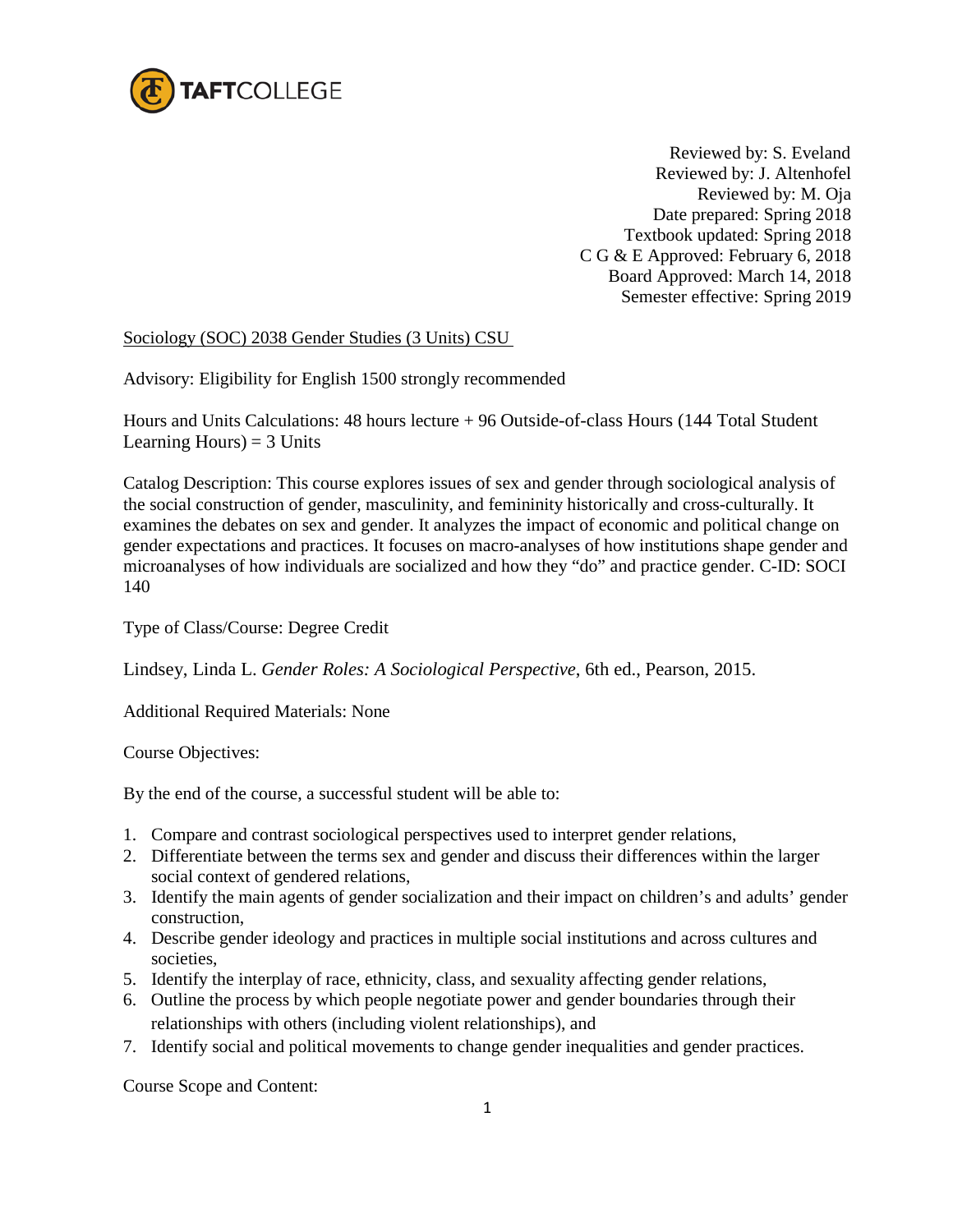

- Unit I. Introduction to the Sociology of Gender
	- A. Introduction to the sociology of gender
	- B. Issues of women and men
	- C. Major theories of the sociology of gender.
	- D. Research Methods in Sociology
- Unit II. Construction of Gender
	- A. Biological construction of gender
	- B. Psychological construction of gender
	- C. Socio-cultural construction of gender
	- D. Socialization of gender
	- E. Gender development
	- F. Gender across the lifespan
- Unit III. Gender & Relationships
	- A. Communication and social interactions
	- B. Intimate relationships
	- C. Family relations
- Unit IV. Minority Groups
	- A. Social construction of sexuality
	- B. Variations in gender roles
	- C. Social class differences
	- D. Racial, ethnic, cultural, and migrant differences
- Unit V. Gender Politics
	- A. Women's movements
	- B. Men's movements
	- C. Feminism and its struggles

Learning Activities Required Outside of Class:

The students in this class will spend a minimum of 6 hours per week outside of the regular class time doing the following:

- 1. Assigned readings, lectures, and film
- 2. Working on assigned projects

Methods of Instruction:

- 1. Lectures
- 2. Group discussion
- 3. Guest lectures
- 4. Use of audio/visual/music
- 5. Group project(s)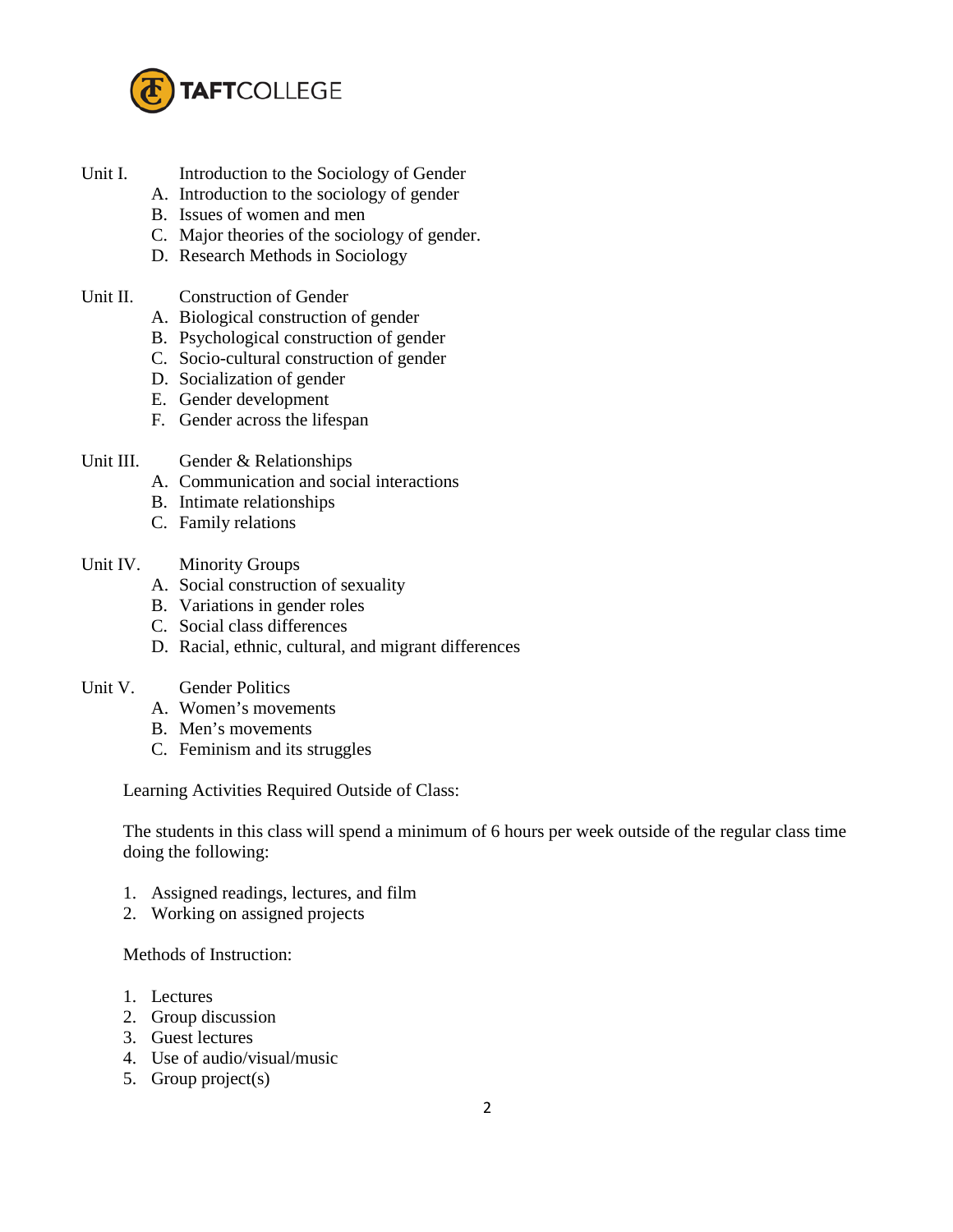

## 6. In-class discussions

Methods of Evaluation:

- 1. Tests
- 2. Quizzes
- 3. Presentation(s)
- 4. Project(s)
- 5. Final examination
- 6. Student-generated written work

Supplemental Data:

| <b>TOP Code:</b>             | 220800: Sociology                                                    |
|------------------------------|----------------------------------------------------------------------|
| <b>SAM Priority Code:</b>    | E: Non-Occupational                                                  |
| Distance Education:          | Not Applicable                                                       |
| Funding Agency:              | Y: Not Applicable(funds not used)                                    |
| Program Status:              | 1: Program Applicable                                                |
| Noncredit Category:          | Y: Not Applicable, Credit Course                                     |
| <b>Special Class Status:</b> | N: Course is not a special class                                     |
| <b>Basic Skills Status:</b>  | N: Course is not a basic skills course                               |
| Prior to College Level:      | Y: Not applicable                                                    |
| Cooperative Work Experience: | N: Is not part of a cooperative work experience education<br>program |
| Eligible for Credit by Exam: | E: Credit By Exam                                                    |